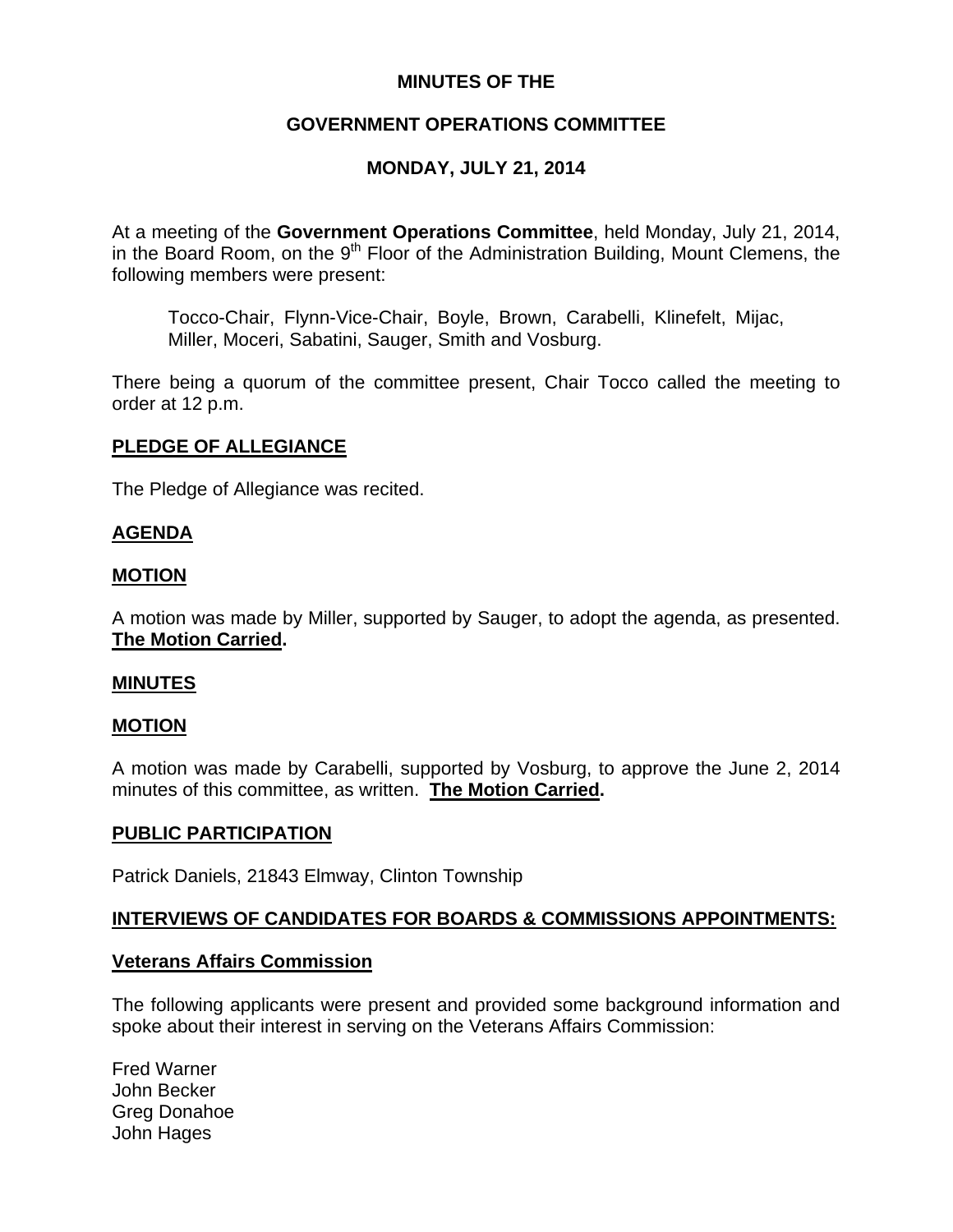**Minutes of the Government Operations Committee July 21, 2014 2** 

Peter Henderson Carl Lopez Henrietta McNair-Ford Joseph Reddo Raymond Sand

The following applicants were not present:

Frank Flores Wm David Mathiak

Chair Tocco stated that the appointments will be made at the July  $31<sup>st</sup>$  Full Board meeting.

### **MOTION**

A motion was made by Carabelli, supported by Sauger, to receive and file the interviews. **The Motion Carried.** 

### **STATE LEGISLATIVE UPDATE/GOVERNMENTAL CONSULTANT SERVICES, INC.**

### **MOTION**

A motion was made by Brown, supported by Smith, to receive and file the state legislative update submitted by Governmental Consultant Services, Inc., dated June 13, 2014. **The Motion Carried.** 

### **CORPORATION COUNSEL MONTHLY REPORT**

John Schapka summarized the report and highlighted four new cases. He indicated that no cases were referred to outside counsel.

The following commissioners spoke: Carabelli and Sauger.

#### **MOTION**

A motion was made by Mijac, supported by Miller, to receive and file the monthly report submitted by Corporation Counsel. **The Motion Carried.** 

### **ADOPTION OF PROCLAMATION – COMMENDING POLLY HELZER (OFFERED BY BOARD)**

### **COMMITTEE RECOMMENDATION – MOTION**

A motion was made by Vosburg, supported by Sauger, to recommend that the Board of Commissioners adopt a proclamation congratulating Polly Helzer – 50 years of employment with Macomb County. **THE MOTION CARRIED.**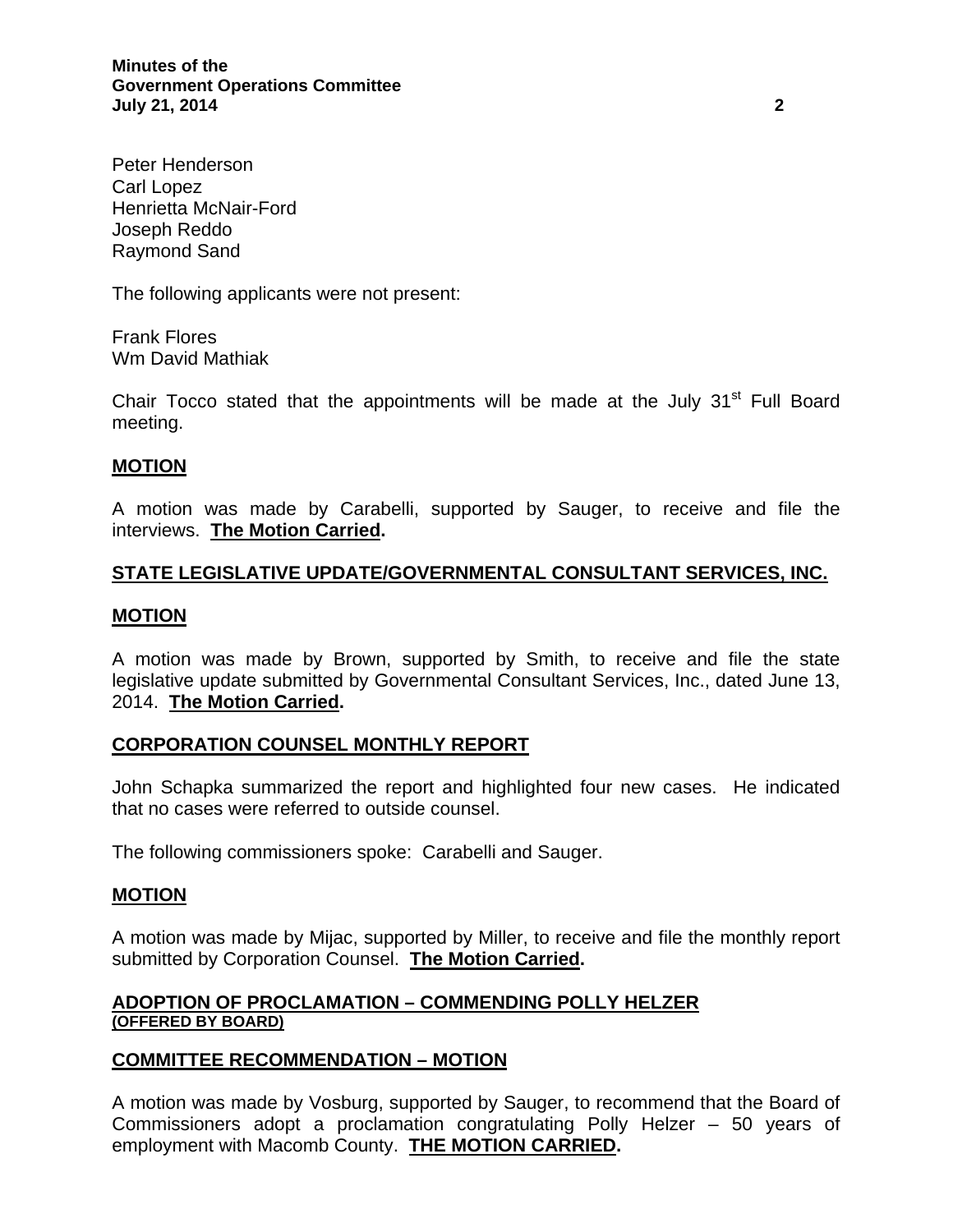## **DEPARTMENT BUDGET REVIEW – BOARD OF COMMISSIONERS**

Board Chair Flynn summarized a staff-created informational pamphlet which provides a snapshot of the Board of Commissioners' department as a whole, including 2013-14 term highlights, legislative roadmap, proposed budget, organizational change and a newly-developed Communications Plan.

The following commissioners spoke: Klinefelt and Brown.

#### **MOTION**

A motion was made by Carabelli, supported by Brown, to receive and file the budget review for the Board of Commissioners. **The Motion Carried.** 

#### **DEPARTMENT BUDGET REVIEW – ETHICS**

Dave Stiteler, Senior Budget Analyst, summarized the budget for the Ethics Board. Also in attendance were Ethics Board members Donald Amboyer, Paddy Laske and Tim Wiley.

The following commissioners spoke: Flynn, Miller and Vosburg.

### **MOTION**

A motion was made by Carabelli, supported by Sauger, to receive and file the budget review for the Ethics Board. **The Motion Carried.** 

### **DEPARTMENT BUDGET REVIEW - CLERK/REGISTER OF DEEDS**

Dave Stiteler summarized the budget for the Clerk/Register of Deeds. Also in attendance were Carmella Sabaugh, Clerk/Register of Deeds; Todd Schmitz, Chief Deputy County Clerk; Crystal Brenner, Administrative Assistant; Lisa Emerson, Chief Circuit Court Clerk; Genafer Brewers, Jury Supervisor; and Craig Jones, Chief Deputy Register of Deeds.

Mr. Schmitz highlighted goals and objectives for both offices and addressed the personnel changes that were included in their budget submission.

The following commissioners spoke: Carabelli, Smith, Vosburg, Sauger, Klinefelt and Miller.

### **MOTION**

A motion was made by Carabelli, supported by Miller, to receive and file the budget review for the Clerk/Register of Deeds. **The Motion Carried.**